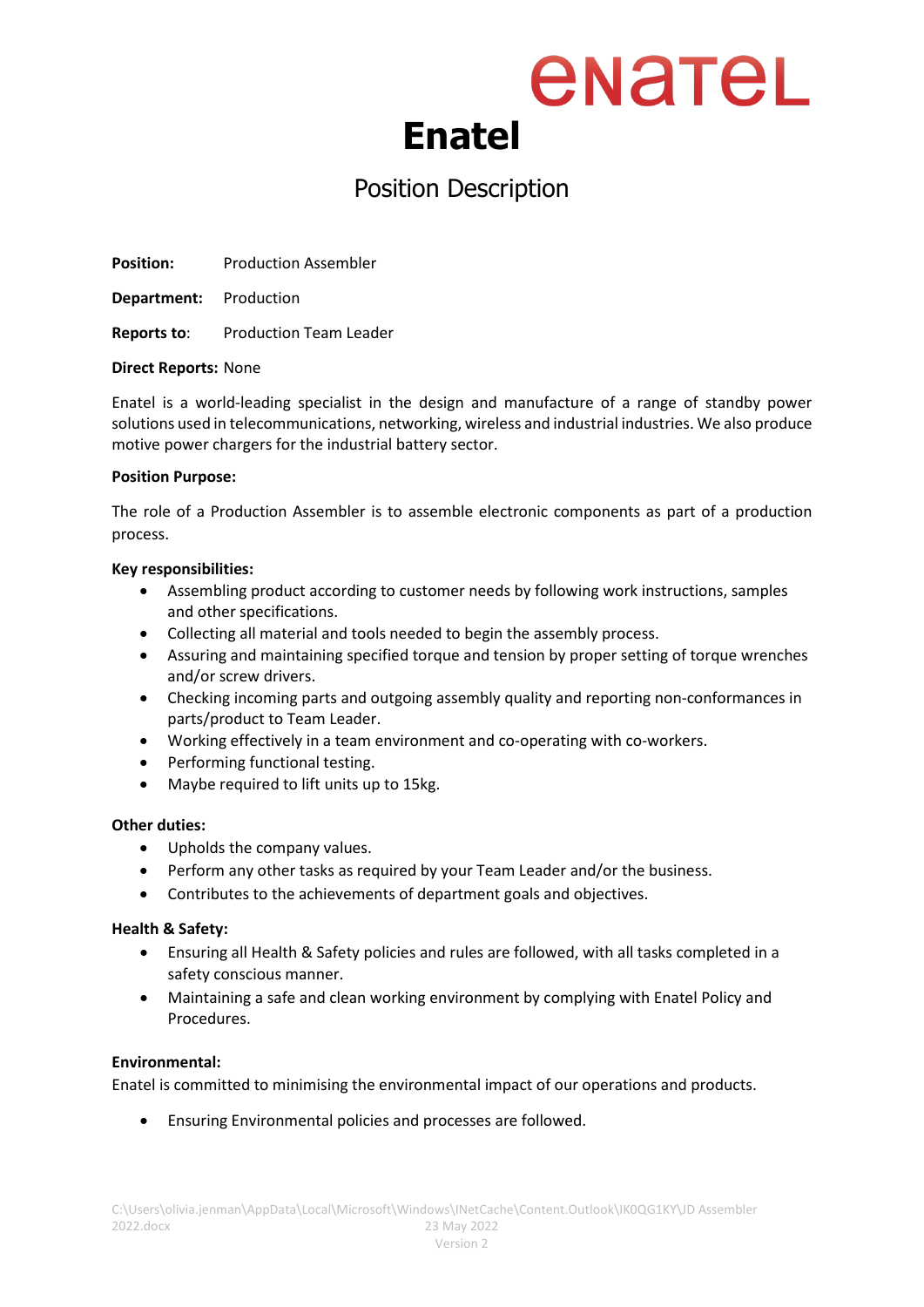# enatel

#### **Key Relationships:**

| Internal |                                     | External |
|----------|-------------------------------------|----------|
|          | <b>Production Team Leaders</b>      |          |
|          | <b>Senior Production Assemblers</b> |          |
|          | <b>Production staff</b>             |          |
|          | Warehouse & Distribution staff      |          |

#### **Skills and Experience Required:**

| <b>Experience &amp;</b><br>Knowledge | <b>Essential</b>                                                                                                                                                                                                                                                                                                                                                                                                                                                                   | <b>Desirable</b>                                                                                                                                                     |
|--------------------------------------|------------------------------------------------------------------------------------------------------------------------------------------------------------------------------------------------------------------------------------------------------------------------------------------------------------------------------------------------------------------------------------------------------------------------------------------------------------------------------------|----------------------------------------------------------------------------------------------------------------------------------------------------------------------|
|                                      | Minimum one-year experience in a<br>$\bullet$<br>manufacturing environment.<br>Proven experience as an assembler<br>$\bullet$<br>on a production line.<br>Good understanding of quality<br>$\bullet$<br>control principles.<br>Good communication skills and<br>$\bullet$<br>ability to follow instructions (verbal<br>and written).<br>Physically fit – may be required to<br>$\bullet$<br>lift units up to 15kg.<br>Proficient in English, both oral and<br>$\bullet$<br>written | Experience working in an<br>٠<br>Electronics manufacturing<br>environment.<br>Ability to de-solder & solder<br>$\bullet$<br>through hole components an<br>advantage. |

#### **Position Specification:**

| <b>Attribute</b>           | <b>Essential</b>                                                                                                                                                                                                                                                                                                                                                                                                                                                             | <b>Desirable</b> |
|----------------------------|------------------------------------------------------------------------------------------------------------------------------------------------------------------------------------------------------------------------------------------------------------------------------------------------------------------------------------------------------------------------------------------------------------------------------------------------------------------------------|------------------|
| Skills and<br>Competencies | <b>Functional/Technical Skills - has</b><br>the functional/technical<br>knowledge and skills to do the<br>job at a high level of<br>accomplishment.<br>Learning on the Fly - learns quickly<br>when facing new problems and<br>is open to change.<br>Integrity and Trust $-$ is seen as a<br>direct, truthful. individual; is<br>widely trusted.<br><b>Action orientated - enjoys</b><br>working hard and is full of<br>energy for the things he/she sees<br>as challenging. |                  |